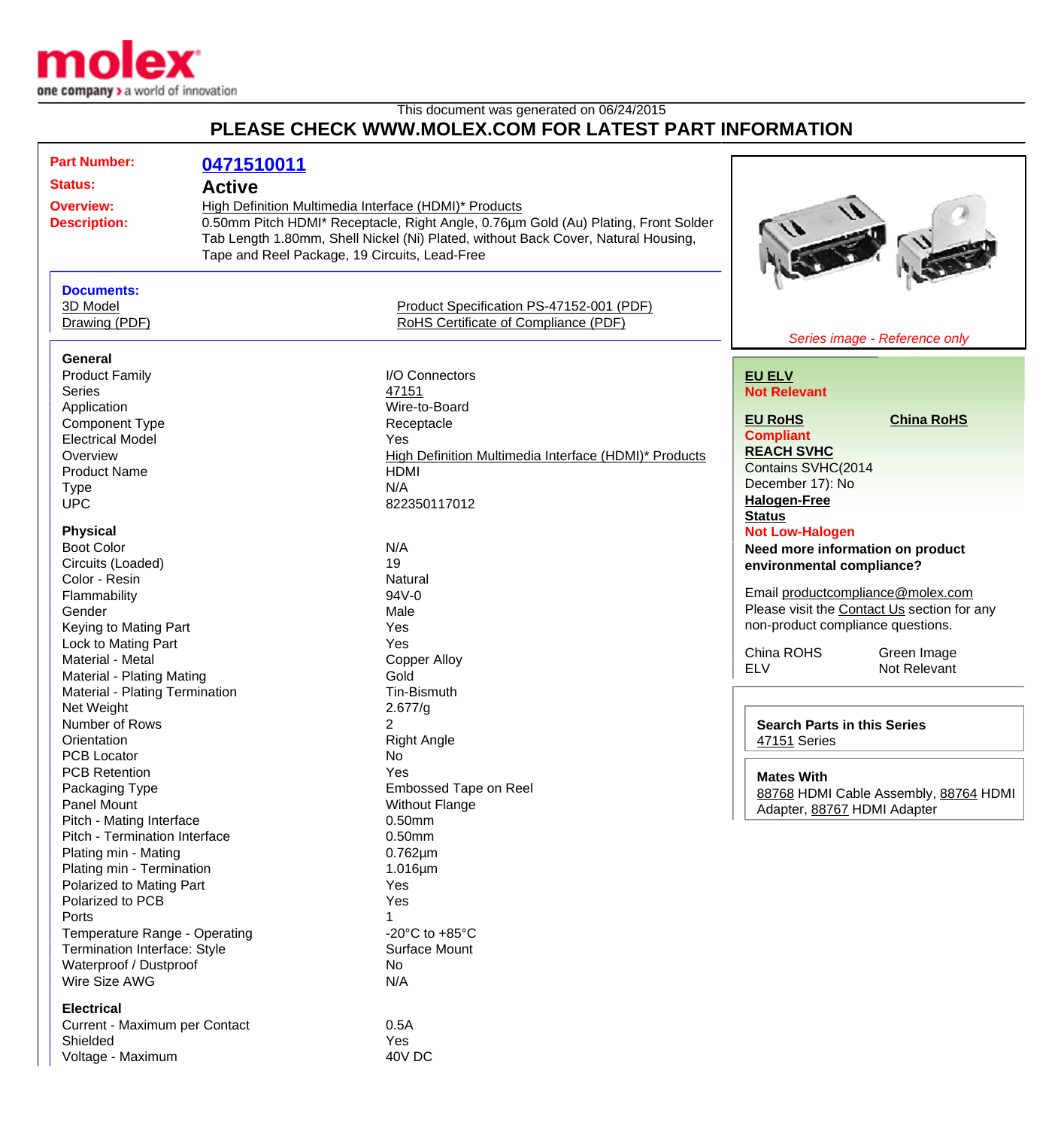## **Material Info**

**Reference - Drawing Numbers** EE-47151-001, EE-47151-002 Product Specification **PS-47152-001** S-Parameter Model SP-47151-002 \* High Definition Multimedia Interface and HDMI are trademarks of HDMI Licensing, LLC.

> This document was generated on 06/24/2015 **PLEASE CHECK WWW.MOLEX.COM FOR LATEST PART INFORMATION**